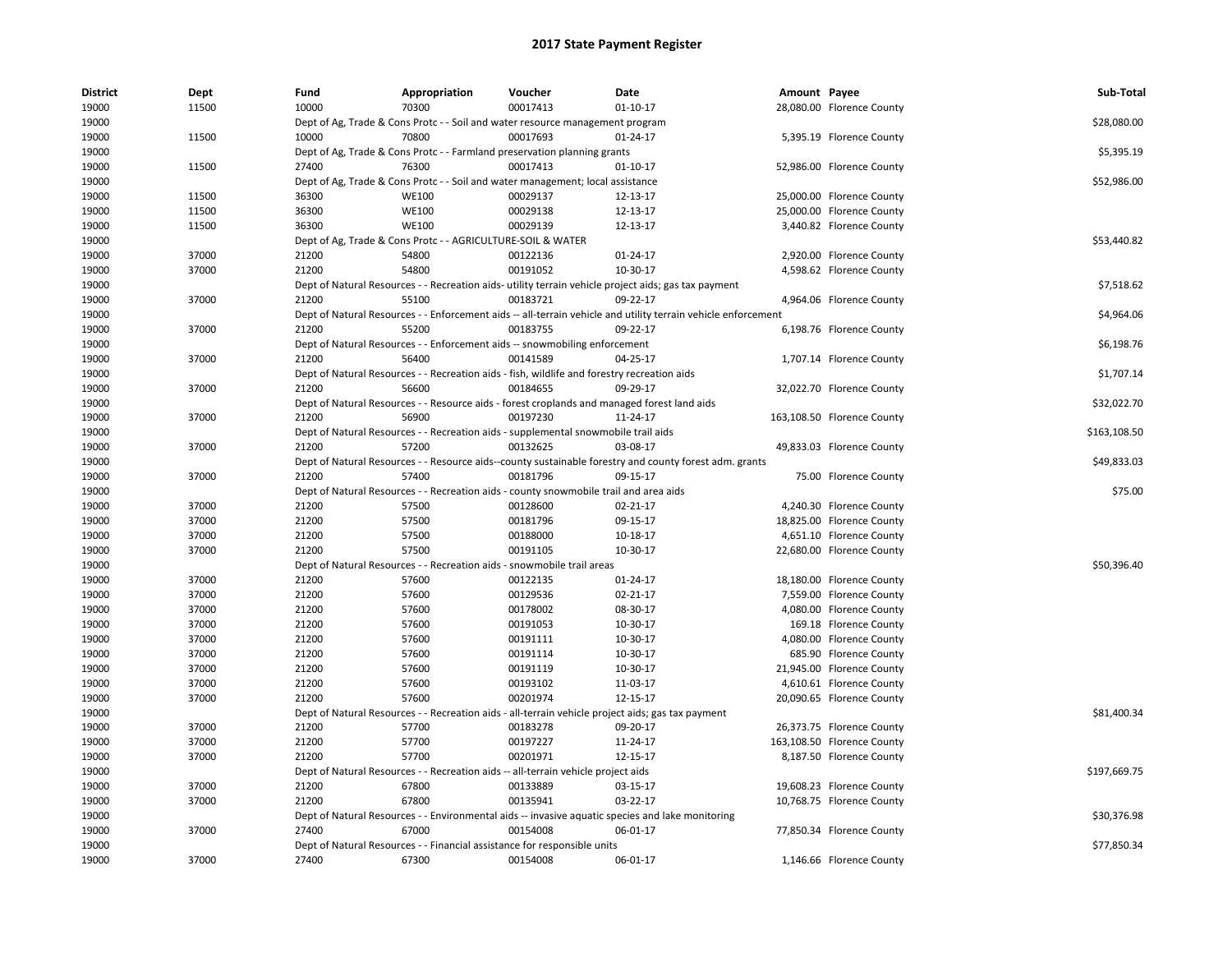| <b>District</b><br>19000 | Dept  | Fund  | Appropriation                                                                       | Voucher  | Date           | Amount Payee |                            | Sub-Total<br>\$1,146.66 |
|--------------------------|-------|-------|-------------------------------------------------------------------------------------|----------|----------------|--------------|----------------------------|-------------------------|
|                          |       |       | Dept of Natural Resources - - Recycling consolidation grants                        |          |                |              |                            |                         |
| 19000                    | 37000 | 36300 | TA100                                                                               | 00132496 | 03-07-17       |              | 52,247.00 Florence County  |                         |
| 19000                    | 37000 | 36300 | TA100                                                                               | 00133016 | 03-10-17       |              | 157,331.00 Florence County |                         |
| 19000                    |       |       | Dept of Natural Resources - - LAND ACQUISITION                                      |          |                |              |                            | \$209,578.00            |
| 19000                    | 38000 | 10000 | 12800                                                                               | 00002823 | 01-04-17       |              | 5,600.00 Florence County   |                         |
| 19000                    |       |       | Department of Tourism - - Tourism marketing; gaming revenue                         |          |                |              |                            | \$5,600.00              |
| 19000                    | 39500 | 21100 | 16800                                                                               | 00107130 | 04-21-17       |              | 69,578.00 Florence County  |                         |
| 19000                    |       |       | WI Dept of Transportation - - Elderly and disabled county aids, state funds         |          |                |              |                            | \$69,578.00             |
| 19000                    | 39500 | 21100 | 17000                                                                               | 00088038 | 02-23-17       |              | 10,379.34 Florence County  |                         |
| 19000                    |       |       | WI Dept of Transportation - - County forest road aids, state funds                  |          |                |              |                            | \$10,379.34             |
| 19000                    | 39500 | 21100 | 18500                                                                               | 00080481 | 02-01-17       |              | 6,705.00 Florence County   |                         |
| 19000                    |       |       | WI Dept of Transportation - - Highway safety, local assistance, federal funds       |          |                |              |                            | \$6,705.00              |
| 19000                    | 39500 | 21100 | 19000                                                                               | 00065415 | 01-03-17       |              | 57,078.63 Florence County  |                         |
| 19000                    | 39500 | 21100 | 19000                                                                               | 00133964 | 07-03-17       |              | 114,157.26 Florence County |                         |
| 19000                    | 39500 | 21100 | 19000                                                                               | 00169230 | $10-02-17$     |              | 57,078.65 Florence County  |                         |
| 19000                    |       |       | WI Dept of Transportation - - Transportation aids to counties, state funds          |          |                |              |                            | \$228,314.54            |
| 19000                    | 39500 | 21100 | 27800                                                                               | 00200746 | 12-13-17       |              | 1,571.27 Florence County   |                         |
| 19000                    |       |       | WI Dept of Transportation - - Local roads improvement program, state funds          |          |                |              |                            | \$1,571.27              |
| 19000                    | 39500 | 21100 | 36500                                                                               | 00073464 | $01-13-17$     |              | 619.68 Florence County     |                         |
| 19000                    | 39500 | 21100 | 36500                                                                               | 00083608 | 02-08-17       |              | 1,281.48 Florence County   |                         |
| 19000                    | 39500 | 21100 | 36500                                                                               | 00113566 | 05-04-17       |              | 280.00 Florence County     |                         |
| 19000                    | 39500 | 21100 | 36500                                                                               | 00114057 | 05-08-17       |              | 243.00 Florence County     |                         |
| 19000                    | 39500 | 21100 | 36500                                                                               | 00127877 | 06-13-17       |              | 243.00 Florence County     |                         |
| 19000                    | 39500 | 21100 | 36500                                                                               | 00145809 | 08-01-17       |              | 243.00 Florence County     |                         |
| 19000                    | 39500 | 21100 | 36500                                                                               | 00152100 | 08-08-17       |              | 243.00 Florence County     |                         |
| 19000                    | 39500 | 21100 | 36500                                                                               | 00166550 | 09-19-17       |              | 243.00 Florence County     |                         |
| 19000                    | 39500 | 21100 | 36500                                                                               | 00175245 | 10-05-17       |              | 243.00 Florence County     |                         |
| 19000                    | 39500 | 21100 | 36500                                                                               | 00183156 | 10-24-17       |              | 243.00 Florence County     |                         |
| 19000                    | 39500 | 21100 | 36500                                                                               | 00201351 | 12-14-17       |              | 243.00 Florence County     |                         |
| 19000                    |       |       | WI Dept of Transportation - - Highway system management and operations, state funds |          |                |              |                            | \$4,125.16              |
|                          |       |       |                                                                                     | 00073464 |                |              |                            |                         |
| 19000                    | 39500 | 21100 | 36800                                                                               |          | $01 - 13 - 17$ |              | 50,430.80 Florence County  |                         |
| 19000                    | 39500 | 21100 | 36800                                                                               | 00094251 | 03-14-17       |              | 19,891.22 Florence County  |                         |
| 19000                    | 39500 | 21100 | 36800                                                                               | 00100339 | 03-27-17       |              | 65,153.35 Florence County  |                         |
| 19000                    | 39500 | 21100 | 36800                                                                               | 00157224 | 08-22-17       |              | 426.87 Florence County     |                         |
| 19000                    | 39500 | 21100 | 36800                                                                               | 00192894 | 11-15-17       |              | 176.00 Florence County     |                         |
| 19000                    | 39500 | 21100 | 36800                                                                               | 00083608 | 02-08-17       |              | 66,561.02 Florence County  |                         |
| 19000                    | 39500 | 21100 | 36800                                                                               | 00113566 | 05-04-17       |              | 56,457.25 Florence County  |                         |
| 19000                    | 39500 | 21100 | 36800                                                                               | 00114057 | 05-08-17       |              | 39,032.51 Florence County  |                         |
| 19000                    | 39500 | 21100 | 36800                                                                               | 00127877 | 06-13-17       |              | 65,335.90 Florence County  |                         |
| 19000                    | 39500 | 21100 | 36800                                                                               | 00145809 | 08-01-17       |              | 38,082.49 Florence County  |                         |
| 19000                    | 39500 | 21100 | 36800                                                                               | 00146550 | 07-26-17       |              | 37,249.03 Florence County  |                         |
| 19000                    | 39500 | 21100 | 36800                                                                               | 00152100 | 08-08-17       |              | 35,191.74 Florence County  |                         |
| 19000                    | 39500 | 21100 | 36800                                                                               | 00166550 | 09-19-17       |              | 21,177.66 Florence County  |                         |
| 19000                    | 39500 | 21100 | 36800                                                                               | 00175245 | 10-05-17       |              | 38,325.86 Florence County  |                         |
| 19000                    | 39500 | 21100 | 36800                                                                               | 00183156 | 10-24-17       |              | 17,111.86 Florence County  |                         |
| 19000                    | 39500 | 21100 | 36800                                                                               | 00185326 | $10-27-17$     |              | 41.09 Florence County      |                         |
| 19000                    | 39500 | 21100 | 36800                                                                               | 00201351 | 12-14-17       |              | 39,724.05 Florence County  |                         |
| 19000                    |       |       | WI Dept of Transportation - - Routine maintenance activities, state funds           |          |                |              |                            | \$590,368.70            |
| 19000                    | 39500 | 21100 | 38000                                                                               | 00201351 | 12-14-17       |              | 3,476.37 Florence County   |                         |
| 19000                    |       |       | WI Dept of Transportation - - Routine maintenance activities, federal funds         |          |                |              |                            | \$3,476.37              |
| 19000                    | 39500 | 21100 | 27600                                                                               | 00113566 | 05-04-17       |              | 444.36 Florence County     |                         |
| 19000                    | 39500 | 21100 | 27600                                                                               | 00114057 | 05-08-17       |              | 169.91 Florence County     |                         |
|                          |       |       |                                                                                     |          |                |              |                            |                         |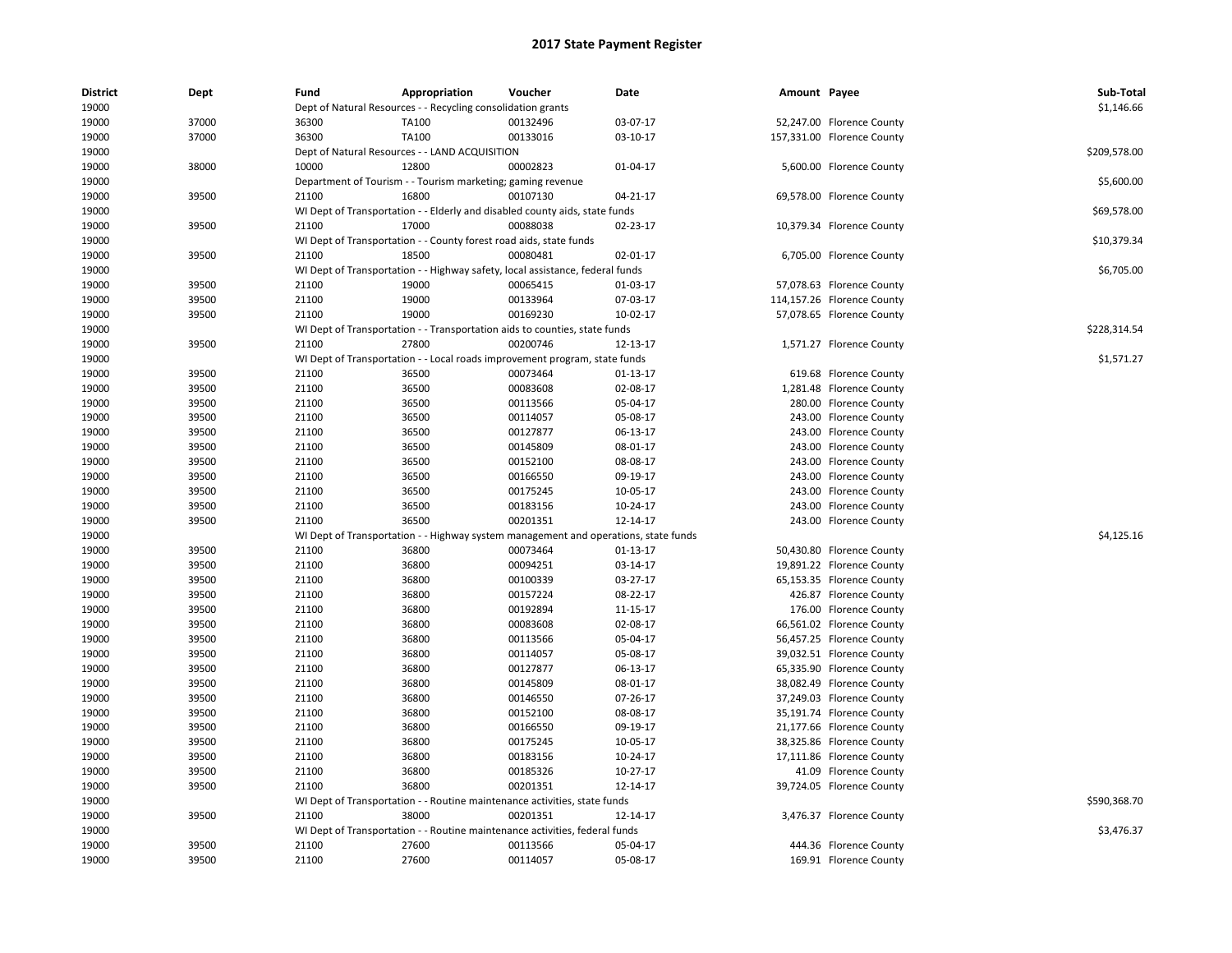| <b>District</b><br>19000 | Dept  | Fund  | Appropriation                                                    | Voucher                                                                                   | Date                                                                                                    | Amount Payee |                            | Sub-Total<br>\$614.27 |
|--------------------------|-------|-------|------------------------------------------------------------------|-------------------------------------------------------------------------------------------|---------------------------------------------------------------------------------------------------------|--------------|----------------------------|-----------------------|
|                          |       |       |                                                                  |                                                                                           | WI Dept of Transportation - - Local transportation facility improvement assistance, local funds         |              |                            |                       |
| 19000                    | 41000 | 10000 | 11600                                                            | 00168037                                                                                  | 11-07-17                                                                                                |              | 1,204.70 Florence County   |                       |
| 19000                    |       |       |                                                                  |                                                                                           | Department of Corrections - - Reimbursing counties for probation, extended supervision and parole holds |              |                            | \$1,204.70            |
| 19000                    | 43500 | 10000 | 14900                                                            | 00151895                                                                                  | 09-01-17                                                                                                |              | 527.22 Florence County     |                       |
| 19000                    | 43500 | 10000 | 14900                                                            | 00154574                                                                                  | 09-15-17                                                                                                |              | 390.93 Florence County     |                       |
| 19000                    | 43500 | 10000 | 14900                                                            | 00161805                                                                                  | 10-20-17                                                                                                |              | 2,555.63 Florence County   |                       |
| 19000                    | 43500 | 10000 | 14900                                                            | 00161812                                                                                  | 10-20-17                                                                                                |              | 286.22 Florence County     |                       |
| 19000                    |       |       | Department of Health Services - - Federal project operations     |                                                                                           |                                                                                                         |              |                            | \$3,760.00            |
| 19000                    | 43500 | 10000 | 00000                                                            | 90708                                                                                     | $01-02-17$                                                                                              |              | 10,353.00 Florence County  |                       |
| 19000                    | 43500 | 10000 | 00000                                                            | 90710                                                                                     | 02-01-17                                                                                                |              | 58,784.00 Florence County  |                       |
| 19000                    | 43500 | 10000 | 00000                                                            | 90711                                                                                     | 03-01-17                                                                                                |              | 53,050.00 Florence County  |                       |
| 19000                    | 43500 | 10000 | 00000                                                            | 90715                                                                                     | 05-01-17                                                                                                |              | 66,566.00 Florence County  |                       |
| 19000                    | 43500 | 10000 | 00000                                                            | 90716                                                                                     | 06-01-17                                                                                                |              | 51,659.00 Florence County  |                       |
| 19000                    | 43500 | 10000 | 00000                                                            | 90800                                                                                     | 07-01-17                                                                                                |              | 53,557.00 Florence County  |                       |
| 19000                    | 43500 | 10000 | 00000                                                            | 90801                                                                                     | 08-01-17                                                                                                |              | 147,908.00 Florence County |                       |
| 19000                    | 43500 | 10000 | 00000                                                            | 90802                                                                                     | 09-01-17                                                                                                |              | 100,592.00 Florence County |                       |
| 19000                    | 43500 | 10000 | 00000                                                            | 90805                                                                                     | 10-02-17                                                                                                |              | 84,225.00 Florence County  |                       |
| 19000                    | 43500 | 10000 | 00000                                                            | 90806                                                                                     | 11-01-17                                                                                                |              | 56,019.00 Florence County  |                       |
| 19000                    | 43500 | 10000 | 00000                                                            | 90807                                                                                     | 12-01-17                                                                                                |              | 35,801.00 Florence County  |                       |
| 19000                    | 43500 | 10000 | 00000                                                            | 90713                                                                                     | 04-01-17                                                                                                |              | 32,227.00 Florence County  |                       |
| 19000                    | 43500 | 10000 | 00000                                                            | 90714                                                                                     | 04-03-17                                                                                                |              | 3,159.00 Florence County   |                       |
| 19000                    |       |       | Department of Health Services - - State/Federal Aids             |                                                                                           |                                                                                                         |              |                            | \$753.900.00          |
| 19000                    | 45500 | 10000 | 22100                                                            | 00035897                                                                                  | 10-13-17                                                                                                |              | 220.00 Florence County     |                       |
| 19000                    |       |       |                                                                  | Department of Justice - - Crime laboratories; deoxyribonucleic acid analysis              |                                                                                                         |              |                            | \$220.00              |
| 19000                    | 45500 | 10000 | 23100                                                            | 00039557                                                                                  | 12-21-17                                                                                                |              | 3,360.00 Florence County   |                       |
| 19000                    |       |       |                                                                  | Department of Justice - - Law enforcement training fund, local assistance                 |                                                                                                         |              |                            | \$3,360.00            |
| 19000                    | 45500 | 10000 | 25100                                                            | 00029042                                                                                  | 06-02-17                                                                                                |              | 525.72 Florence County     |                       |
|                          |       | 10000 | 25100                                                            | 00031109                                                                                  | 07-07-17                                                                                                |              |                            |                       |
| 19000                    | 45500 |       |                                                                  |                                                                                           |                                                                                                         |              | 121.80 Florence County     | \$647.52              |
| 19000                    |       |       | Department of Justice - - Federal aid, local assistance          |                                                                                           |                                                                                                         |              |                            |                       |
| 19000                    | 45500 | 10000 | 53200                                                            | 00024952                                                                                  | 03-03-17                                                                                                |              | 8,311.30 Florence County   |                       |
| 19000                    | 45500 | 10000 | 53200                                                            | 00031697                                                                                  | 07-20-17                                                                                                |              | 8,845.66 Florence County   |                       |
| 19000                    |       |       |                                                                  | Department of Justice - - Crime victim and witness assistance surcharge, general services |                                                                                                         |              |                            | \$17,156.96           |
| 19000                    | 46500 | 10000 | 30800                                                            | 00034214                                                                                  | 11-07-17                                                                                                |              | 8,161.97 Florence County   |                       |
| 19000                    |       |       | Department of Military Affairs - - Emergency response equipment  |                                                                                           |                                                                                                         |              |                            | \$8,161.97            |
| 19000                    | 46500 | 10000 | 34200                                                            | 00029303                                                                                  | 07-18-17                                                                                                |              | 2,170.20 Florence County   |                       |
| 19000                    | 46500 | 10000 | 34200                                                            | 00030310                                                                                  | 08-11-17                                                                                                |              | 3,398.38 Florence County   |                       |
| 19000                    | 46500 | 10000 | 34200                                                            | 00030714                                                                                  | 08-23-17                                                                                                |              | 10,592.17 Florence County  |                       |
| 19000                    | 46500 | 10000 | 34200                                                            | 00035062                                                                                  | 11-30-17                                                                                                |              | 18,756.63 Florence County  |                       |
| 19000                    |       |       | Department of Military Affairs - - Federal aid, local assistance |                                                                                           |                                                                                                         |              |                            | \$34,917.38           |
| 19000                    | 46500 | 27200 | 36400                                                            | 00027672                                                                                  | 06-14-17                                                                                                |              | 1,696.76 Florence County   |                       |
| 19000                    |       |       |                                                                  |                                                                                           | Department of Military Affairs - - Division of emergency management; petroleum inspection fund          |              |                            | \$1,696.76            |
| 19000                    | 48500 | 15200 | 12700                                                            | 00024186                                                                                  | 01-24-17                                                                                                |              | 50.00 Florence County      |                       |
| 19000                    |       |       | Department of Veterans Affairs - - Grants to counties            |                                                                                           |                                                                                                         |              |                            | \$50.00               |
| 19000                    | 48500 | 58200 | 26700                                                            | 00024186                                                                                  | 01-24-17                                                                                                |              | 225.00 Florence County     |                       |
| 19000                    |       |       | Department of Veterans Affairs - - County grants                 |                                                                                           |                                                                                                         |              |                            | \$225.00              |
| 19000                    | 48500 | 58300 | 37000                                                            | 00024186                                                                                  | 01-24-17                                                                                                |              | 225.00 Florence County     |                       |
| 19000                    |       |       | Department of Veterans Affairs - - County grants                 |                                                                                           |                                                                                                         |              |                            | \$225.00              |
| 19000                    | 50500 | 10000 | 15500                                                            | 00041375                                                                                  | 01-31-17                                                                                                |              | 855.00 Florence County     |                       |
| 19000                    | 50500 | 10000 | 15500                                                            | 00045022                                                                                  | 03-15-17                                                                                                |              | 436.00 Florence County     |                       |
| 19000                    | 50500 | 10000 | 15500                                                            | 00046135                                                                                  | 03-29-17                                                                                                |              | 413.00 Florence County     |                       |
| 19000                    | 50500 | 10000 | 15500                                                            | 00050387                                                                                  | 05-16-17                                                                                                |              | 366.00 Florence County     |                       |
| 19000                    | 50500 | 10000 | 15500                                                            | 00051828                                                                                  | 05-31-17                                                                                                |              | 588.00 Florence County     |                       |
|                          |       |       |                                                                  |                                                                                           |                                                                                                         |              |                            |                       |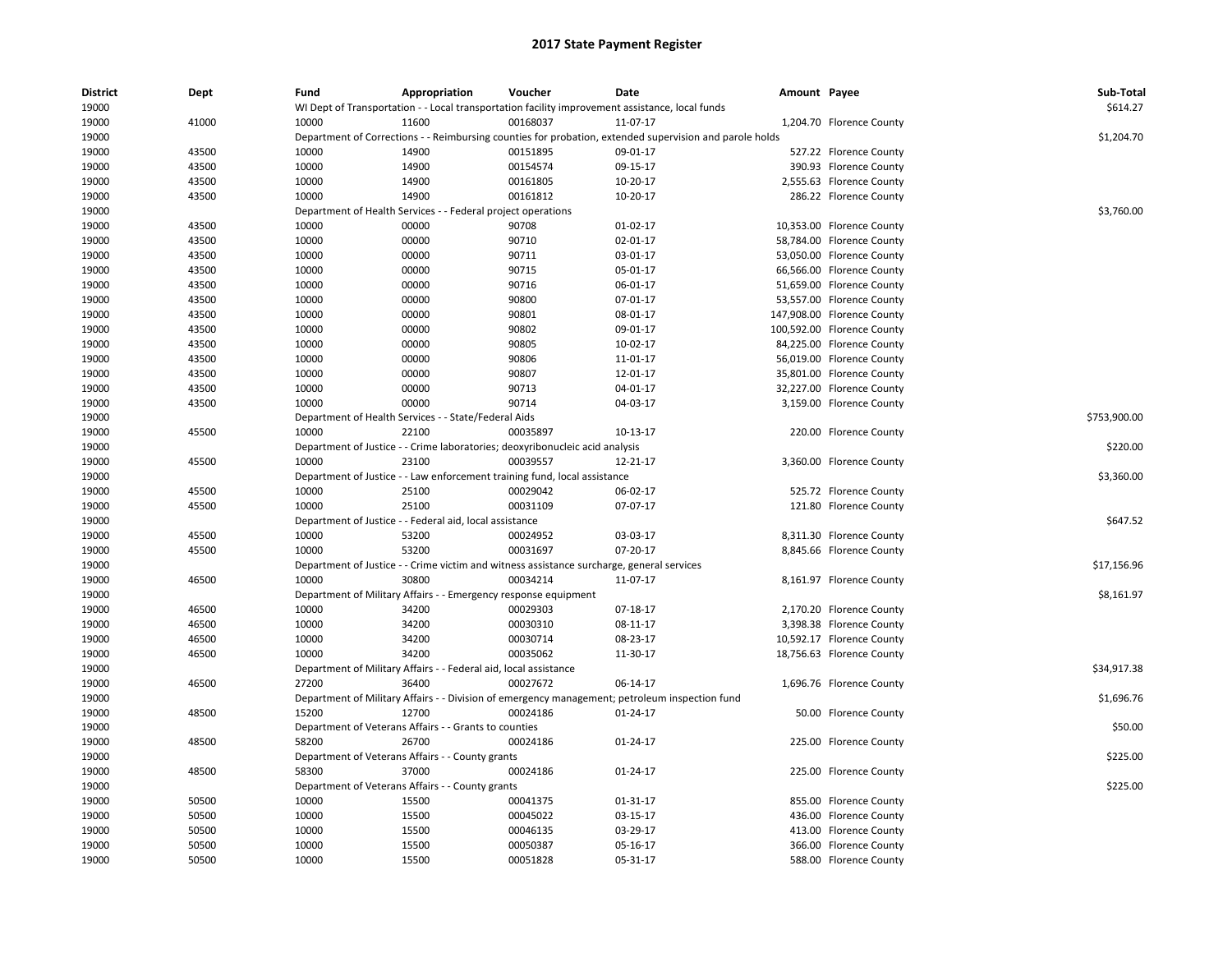| <b>District</b> | Dept  | Fund  | Appropriation                                                                    | Voucher  | Date       | Amount Payee |                            | Sub-Total      |
|-----------------|-------|-------|----------------------------------------------------------------------------------|----------|------------|--------------|----------------------------|----------------|
| 19000           | 50500 | 10000 | 15500                                                                            | 00055748 | $07-17-17$ |              | 926.00 Florence County     |                |
| 19000           | 50500 | 10000 | 15500                                                                            | 00056697 | 07-31-17   |              | 716.00 Florence County     |                |
| 19000           | 50500 | 10000 | 15500                                                                            | 00060305 | 09-15-17   |              | 526.00 Florence County     |                |
| 19000           | 50500 | 10000 | 15500                                                                            | 00062825 | 10-17-17   |              | 457.00 Florence County     |                |
| 19000           | 50500 | 10000 | 15500                                                                            | 00068692 | 12-29-17   |              | 3,211.00 Florence County   |                |
| 19000           |       |       | Department of Administration - - Federal aid; local assistance                   |          |            |              |                            | \$8,494.00     |
| 19000           | 50500 | 23500 | 37100                                                                            | 00041375 | 01-31-17   |              | 2,996.00 Florence County   |                |
| 19000           | 50500 | 23500 | 37100                                                                            | 00045022 | 03-15-17   |              | 1,438.00 Florence County   |                |
| 19000           | 50500 | 23500 | 37100                                                                            | 00046135 | 03-29-17   |              | 328.00 Florence County     |                |
| 19000           | 50500 | 23500 | 37100                                                                            | 00050387 | 05-16-17   |              | 222.00 Florence County     |                |
| 19000           | 50500 | 23500 | 37100                                                                            | 00051828 | 05-31-17   |              | 83.00 Florence County      |                |
| 19000           | 50500 | 23500 | 37100                                                                            | 00060305 | 09-15-17   |              | 23.00 Florence County      |                |
| 19000           | 50500 | 23500 | 37100                                                                            | 00062825 | 10-17-17   |              | 375.00 Florence County     |                |
| 19000           | 50500 | 23500 | 37100                                                                            | 00068692 | 12-29-17   |              | 328.00 Florence County     |                |
| 19000           |       |       | Department of Administration - - Low-income assistance grants                    |          |            |              |                            | \$5,793.00     |
| 19000           | 50500 | 26900 | 16600                                                                            | 00041071 | 02-07-17   |              | 1,000.00 Florence County   |                |
| 19000           | 50500 | 26900 | 16600                                                                            | 00042980 | 02-21-17   |              | 89,256.00 Florence County  |                |
| 19000           | 50500 | 26900 | 16600                                                                            | 00044906 | 04-03-17   |              | 25,000.00 Florence County  |                |
| 19000           | 50500 | 26900 | 16600                                                                            | 00050194 | 05-25-17   |              | 25,000.00 Florence County  |                |
| 19000           |       |       | Department of Administration - - Land                                            |          |            |              |                            | \$140,256.00   |
| 19000           | 51000 | 10000 | 12000                                                                            | 00000257 | $01-13-17$ |              | 5,376.00 Florence County   |                |
| 19000           |       |       | Elections Commission - - Recount fees                                            |          |            |              |                            | \$5,376.00     |
| 19000           | 83500 | 10000 | 10500                                                                            | 00020730 | 07-24-17   |              | 12,979.83 Florence County  |                |
| 19000           | 83500 | 10000 | 10500                                                                            | 00023748 | 11-20-17   |              | 73,552.40 Florence County  |                |
| 19000           |       |       | Shared Revenue and Tax Relief - - County and municipal aid account               |          |            |              |                            | \$86,532.23    |
| 19000           | 83500 | 10000 | 10900                                                                            | 00017333 | 07-24-17   |              | 412.00 Florence County     |                |
| 19000           |       |       | Shared Revenue and Tax Relief - - State aid; tax exempt property                 |          |            |              |                            | \$412.00       |
| 19000           | 83500 | 10000 | 11000                                                                            | 00020730 | 07-24-17   |              | 8,969.97 Florence County   |                |
| 19000           | 83500 | 10000 | 11000                                                                            | 00023748 | 11-20-17   |              | 51,066.62 Florence County  |                |
| 19000           |       |       | Shared Revenue and Tax Relief - - Public utility distribution account            |          |            |              |                            | \$60,036.59    |
| 19000           | 83500 | 10000 | 30200                                                                            | 00020090 | 07-24-17   |              | 279,801.73 Florence County |                |
| 19000           | 83500 | 10000 | 30200                                                                            | 00022135 | 07-24-17   |              | 958,618.47 Florence County |                |
| 19000           |       |       | Shared Revenue and Tax Relief - - School levy tax credit and first dollar credit |          |            |              |                            | \$1,238,420.20 |
| 19000           | 83500 | 52100 | 36300                                                                            | 00016140 | 03-27-17   |              | 188,189.89 Florence County |                |
| 19000           |       |       | Shared Revenue and Tax Relief - - Lottery and gaming credit                      |          |            |              |                            | \$188,189.89   |
| 19000 Total     |       |       |                                                                                  |          |            |              |                            | \$4,533,516.14 |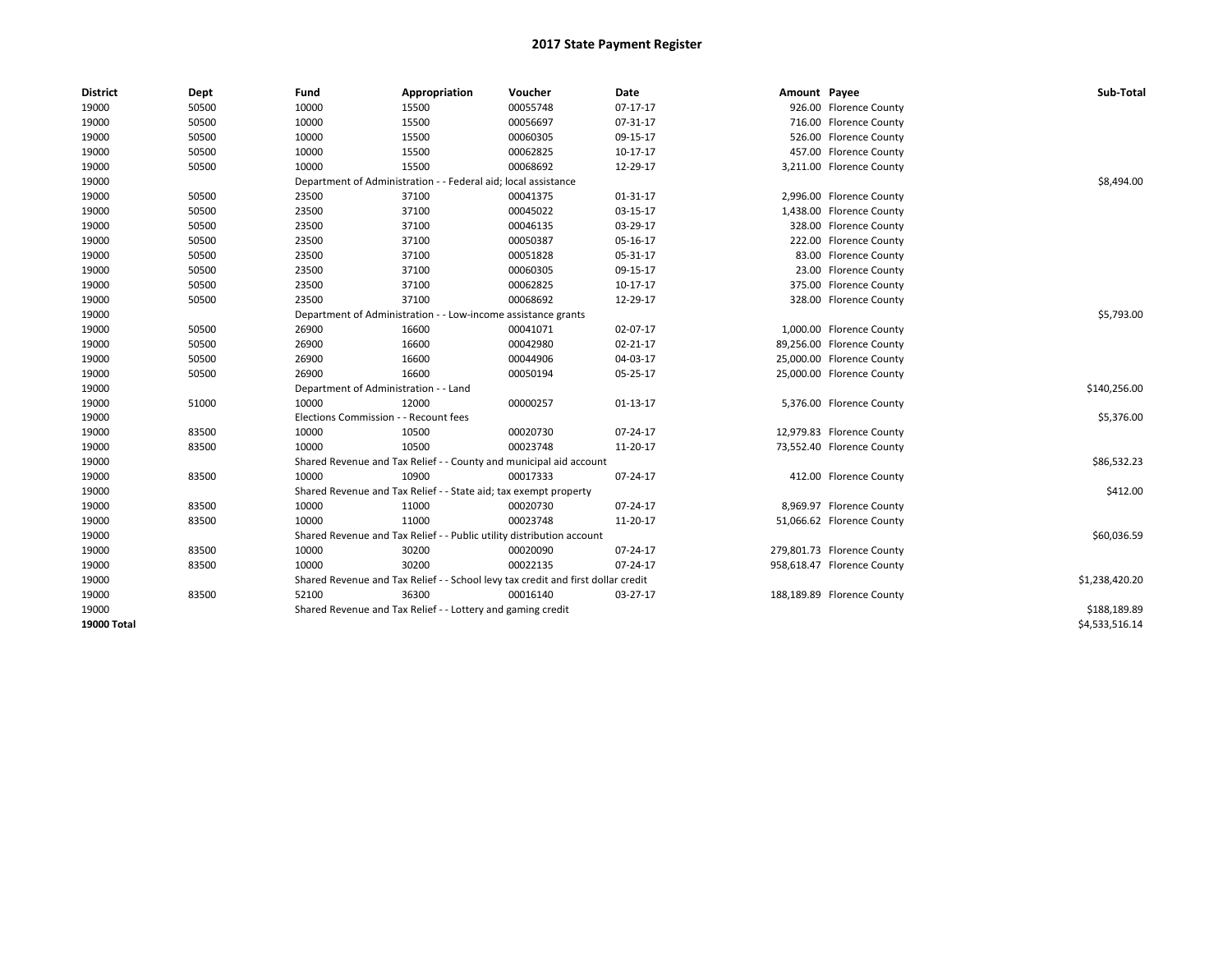| <b>District</b>    | Dept  | Fund  | Appropriation                                                                      | Voucher  | Date                                                                                                         | Amount Payee |                           | Sub-Total    |
|--------------------|-------|-------|------------------------------------------------------------------------------------|----------|--------------------------------------------------------------------------------------------------------------|--------------|---------------------------|--------------|
| 19002              | 16500 | 10000 | 22500                                                                              | 00010955 | 06-26-17                                                                                                     |              | 2,638.38 Aurora, Town of  |              |
| 19002              |       |       | Dept of Safety & Prof Services - - Fire dues distribution                          |          |                                                                                                              |              |                           | \$2,638.38   |
| 19002              | 37000 | 10000 | 50300                                                                              | 00124361 | 02-06-17                                                                                                     |              | 48,501.73 Aurora, Town of |              |
| 19002              |       |       | Dept of Natural Resources - - Aids in lieu of taxes - general fund                 |          |                                                                                                              |              |                           | \$48,501.73  |
| 19002              | 37000 | 21200 | 16600                                                                              | 00157331 | 06-19-17                                                                                                     |              | 1,154.18 Aurora, Town of  |              |
| 19002              |       |       | Dept of Natural Resources - - General program operations - state funds; forestry   |          |                                                                                                              |              |                           | \$1,154.18   |
| 19002              | 37000 | 21200 | 57100                                                                              | 00157331 | 06-19-17                                                                                                     |              | 1,343.31 Aurora, Town of  |              |
| 19002              |       |       |                                                                                    |          | Dept of Natural Resources - - Resource aids -- county forests, forest croplands and managed forest land aids |              |                           | \$1,343.31   |
| 19002              | 37000 | 21200 | 57900                                                                              | 00143374 | 04-21-17                                                                                                     |              | 35.20 Aurora, Town of     |              |
| 19002              |       |       | Dept of Natural Resources - - Aids in lieu of taxes - sum sufficient               |          |                                                                                                              |              |                           | \$35.20      |
| 19002              | 37000 | 21200 | 58900                                                                              | 00157331 | 06-19-17                                                                                                     |              | 5,309.24 Aurora, Town of  |              |
| 19002              |       |       | Dept of Natural Resources - - Resource aids - distribution of closed acreage fees. |          |                                                                                                              |              |                           | \$5,309.24   |
| 19002              | 39500 | 21100 | 19100                                                                              | 00065974 | 01-03-17                                                                                                     |              | 19,570.27 Aurora, Town of |              |
| 19002              | 39500 | 21100 | 19100                                                                              | 00097097 | 04-03-17                                                                                                     |              | 19,570.27 Aurora, Town of |              |
| 19002              | 39500 | 21100 | 19100                                                                              | 00134523 | 07-03-17                                                                                                     |              | 19,570.27 Aurora, Town of |              |
| 19002              | 39500 | 21100 | 19100                                                                              | 00169789 | 10-02-17                                                                                                     |              | 19,570.29 Aurora, Town of |              |
| 19002              |       |       | WI Dept of Transportation - - Transportation aids to municipalities, state funds   |          |                                                                                                              |              |                           | \$78,281.10  |
| 19002              | 83500 | 10000 | 10500                                                                              | 00020722 | 07-24-17                                                                                                     |              | 9,714.56 Aurora, Town of  |              |
| 19002              | 83500 | 10000 | 10500                                                                              | 00023740 | 11-20-17                                                                                                     |              | 55,278.77 Aurora, Town of |              |
| 19002              |       |       | Shared Revenue and Tax Relief - - County and municipal aid account                 |          |                                                                                                              |              |                           | \$64,993.33  |
| 19002              | 83500 | 10000 | 10900                                                                              | 00017870 | 07-24-17                                                                                                     |              | 37.00 Aurora, Town of     |              |
| 19002              |       |       | Shared Revenue and Tax Relief - - State aid; tax exempt property                   |          |                                                                                                              |              |                           | \$37.00      |
| <b>19002 Total</b> |       |       |                                                                                    |          |                                                                                                              |              |                           | \$202,293.47 |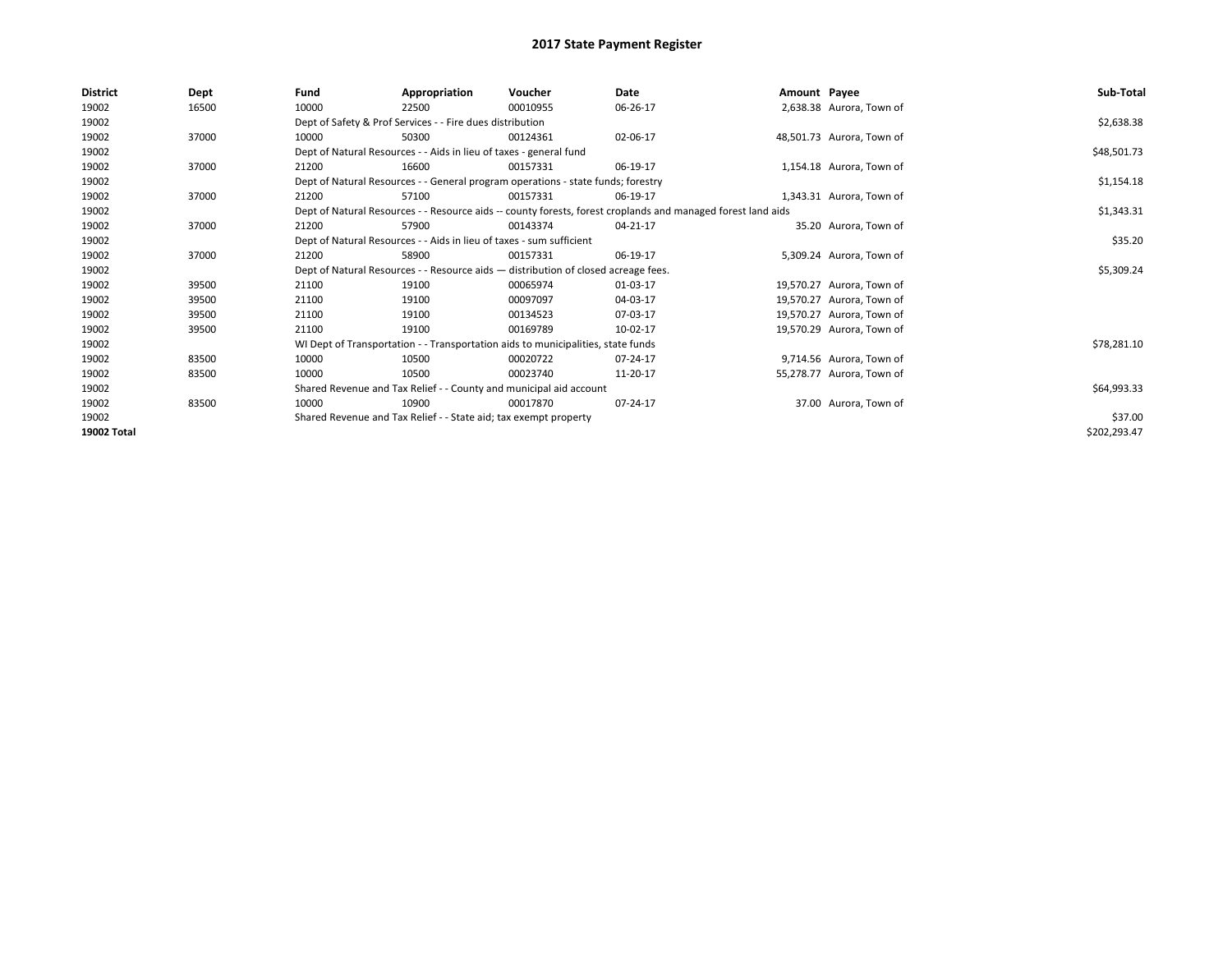| <b>District</b> | Dept  | Fund  | Appropriation                                                                                                | Voucher  | Date     | Amount Payee |                                | Sub-Total    |  |  |
|-----------------|-------|-------|--------------------------------------------------------------------------------------------------------------|----------|----------|--------------|--------------------------------|--------------|--|--|
| 19004           | 16500 | 10000 | 22500                                                                                                        | 00010956 | 06-26-17 |              | 1,450.74 Town Of Commonwealth  |              |  |  |
| 19004           |       |       | Dept of Safety & Prof Services - - Fire dues distribution                                                    |          |          |              |                                | \$1,450.74   |  |  |
| 19004           | 37000 | 10000 | 50300                                                                                                        | 00124365 | 02-06-17 |              | 31.618.52 Town Of Commonwealth |              |  |  |
| 19004           | 37000 | 10000 | 50300                                                                                                        | 00124366 | 02-06-17 |              | 32.394.21 Town Of Commonwealth |              |  |  |
| 19004           | 37000 | 10000 | 50300                                                                                                        | 00124367 | 02-06-17 |              | 1.413.35 Town Of Commonwealth  |              |  |  |
| 19004           | 37000 | 10000 | 50300                                                                                                        | 00143426 | 04-21-17 |              | 665.66 Town Of Commonwealth    |              |  |  |
| 19004           |       |       | Dept of Natural Resources - - Aids in lieu of taxes - general fund                                           |          |          |              |                                | \$66,091.74  |  |  |
| 19004           | 37000 | 21200 | 16600                                                                                                        | 00157332 | 06-19-17 |              | 1,049.34 Town Of Commonwealth  |              |  |  |
| 19004           |       |       | Dept of Natural Resources - - General program operations - state funds; forestry                             |          |          |              |                                | \$1,049.34   |  |  |
| 19004           | 37000 | 21200 | 57100                                                                                                        | 00157332 | 06-19-17 |              | 3,520.26 Town Of Commonwealth  |              |  |  |
| 19004           |       |       | Dept of Natural Resources - - Resource aids -- county forests, forest croplands and managed forest land aids |          |          |              |                                | \$3,520.26   |  |  |
| 19004           | 37000 | 21200 | 57900                                                                                                        | 00143427 | 04-21-17 |              | 64.91 Town Of Commonwealth     |              |  |  |
| 19004           |       |       | Dept of Natural Resources - - Aids in lieu of taxes - sum sufficient                                         |          |          |              |                                | \$64.91      |  |  |
| 19004           | 37000 | 21200 | 58900                                                                                                        | 00157332 | 06-19-17 |              | 4.826.98 Town Of Commonwealth  |              |  |  |
| 19004           |       |       | Dept of Natural Resources - - Resource aids - distribution of closed acreage fees.                           |          |          |              |                                |              |  |  |
| 19004           | 39500 | 21100 | 19100                                                                                                        | 00065975 | 01-03-17 |              | 17.847.21 Town Of Commonwealth |              |  |  |
| 19004           | 39500 | 21100 | 19100                                                                                                        | 00097098 | 04-03-17 |              | 17,847.21 Town Of Commonwealth |              |  |  |
| 19004           | 39500 | 21100 | 19100                                                                                                        | 00134524 | 07-03-17 |              | 17,847.21 Town Of Commonwealth |              |  |  |
| 19004           | 39500 | 21100 | 19100                                                                                                        | 00169790 | 10-02-17 |              | 17,847.21 Town Of Commonwealth |              |  |  |
| 19004           |       |       | WI Dept of Transportation - - Transportation aids to municipalities, state funds                             |          |          |              |                                | \$71,388.84  |  |  |
| 19004           | 39500 | 21100 | 27800                                                                                                        | 00189001 | 11-07-17 |              | 26,434.66 Town Of Commonwealth |              |  |  |
| 19004           |       |       | WI Dept of Transportation - - Local roads improvement program, state funds                                   |          |          |              |                                | \$26,434.66  |  |  |
| 19004           | 83500 | 10000 | 10500                                                                                                        | 00020723 | 07-24-17 |              | 2,002.23 Town Of Commonwealth  |              |  |  |
| 19004           | 83500 | 10000 | 10500                                                                                                        | 00023741 | 11-20-17 |              | 11,345.96 Town Of Commonwealth |              |  |  |
| 19004           |       |       | Shared Revenue and Tax Relief - - County and municipal aid account                                           |          |          |              |                                | \$13,348.19  |  |  |
| 19004           | 83500 | 10000 | 10900                                                                                                        | 00017871 | 07-24-17 |              | 1.00 Town Of Commonwealth      |              |  |  |
| 19004           |       |       | Shared Revenue and Tax Relief - - State aid; tax exempt property                                             |          |          |              |                                | \$1.00       |  |  |
| 19004           | 83500 | 10000 | 11000                                                                                                        | 00020723 | 07-24-17 |              | 900.00 Town Of Commonwealth    |              |  |  |
| 19004           | 83500 | 10000 | 11000                                                                                                        | 00023741 | 11-20-17 |              | 5,100.00 Town Of Commonwealth  |              |  |  |
| 19004           |       |       | Shared Revenue and Tax Relief - - Public utility distribution account                                        |          |          |              |                                | \$6,000.00   |  |  |
| 19004 Total     |       |       |                                                                                                              |          |          |              |                                | \$194.176.66 |  |  |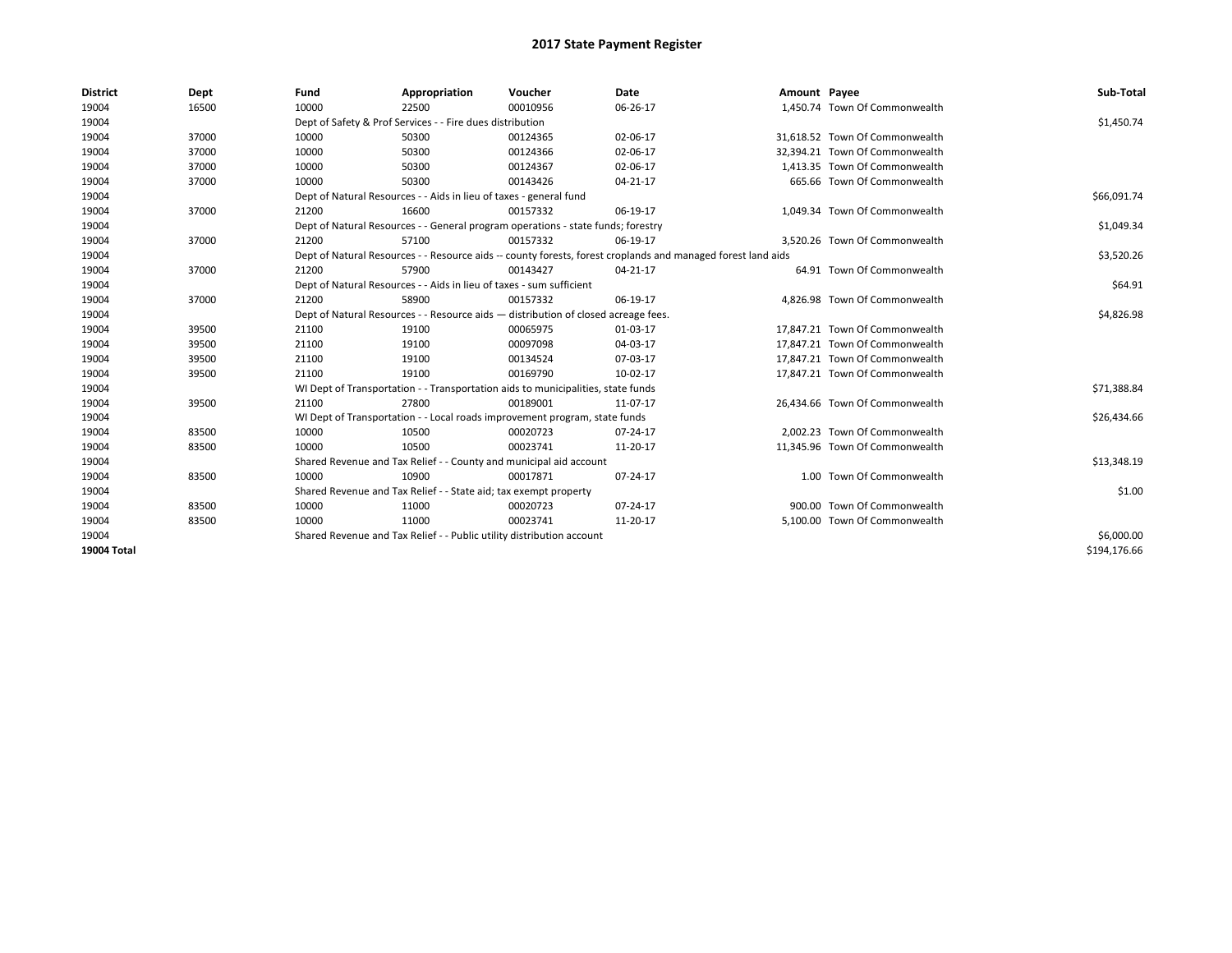| <b>District</b>    | Dept  | Fund  | Appropriation                                                                      | Voucher  | Date                                                                                                         | Amount Payee |                         | Sub-Total    |
|--------------------|-------|-------|------------------------------------------------------------------------------------|----------|--------------------------------------------------------------------------------------------------------------|--------------|-------------------------|--------------|
| 19006              | 16500 | 10000 | 22500                                                                              | 00010957 | 06-26-17                                                                                                     |              | 1,019.08 Town Of Fence  |              |
| 19006              |       |       | Dept of Safety & Prof Services - - Fire dues distribution                          |          |                                                                                                              |              |                         | \$1,019.08   |
| 19006              | 37000 | 10000 | 50300                                                                              | 00124371 | 02-06-17                                                                                                     |              | 173.67 Town Of Fence    |              |
| 19006              | 37000 | 10000 | 50300                                                                              | 00124372 | 02-06-17                                                                                                     |              | 35,046.35 Town Of Fence |              |
| 19006              | 37000 | 10000 | 50300                                                                              | 00124373 | 02-06-17                                                                                                     |              | 6,225.67 Town Of Fence  |              |
| 19006              | 37000 | 10000 | 50300                                                                              | 00143495 | $04 - 21 - 17$                                                                                               |              | 1,402.83 Town Of Fence  |              |
| 19006              |       |       | Dept of Natural Resources - - Aids in lieu of taxes - general fund                 |          |                                                                                                              |              |                         | \$42,848.52  |
| 19006              | 37000 | 21200 | 16600                                                                              | 00157333 | 06-19-17                                                                                                     |              | 2,681.11 Town Of Fence  |              |
| 19006              |       |       | Dept of Natural Resources - - General program operations - state funds; forestry   |          |                                                                                                              |              |                         | \$2,681.11   |
| 19006              | 37000 | 21200 | 57100                                                                              | 00157333 | 06-19-17                                                                                                     |              | 4,487.98 Town Of Fence  |              |
| 19006              |       |       |                                                                                    |          | Dept of Natural Resources - - Resource aids -- county forests, forest croplands and managed forest land aids |              |                         | \$4,487.98   |
| 19006              | 37000 | 21200 | 57900                                                                              | 00143493 | $04 - 21 - 17$                                                                                               |              | 109.86 Town Of Fence    |              |
| 19006              | 37000 | 21200 | 57900                                                                              | 00143494 | 04-21-17                                                                                                     |              | 4.26 Town Of Fence      |              |
| 19006              |       |       | Dept of Natural Resources - - Aids in lieu of taxes - sum sufficient               |          |                                                                                                              |              |                         | \$114.12     |
| 19006              | 37000 | 21200 | 58400                                                                              | 00177481 | 09-08-17                                                                                                     |              | 49,257.41 Town Of Fence |              |
| 19006              |       |       | Dept of Natural Resources - - Resource aids -- payment in lieu of taxes; federal   |          |                                                                                                              |              |                         | \$49,257.41  |
| 19006              | 37000 | 21200 | 58900                                                                              | 00157333 | 06-19-17                                                                                                     |              | 12,333.11 Town Of Fence |              |
| 19006              |       |       | Dept of Natural Resources - - Resource aids - distribution of closed acreage fees. |          |                                                                                                              |              |                         | \$12,333.11  |
| 19006              | 39500 | 21100 | 19100                                                                              | 00065976 | 01-03-17                                                                                                     |              | 34,180.54 Town Of Fence |              |
| 19006              | 39500 | 21100 | 19100                                                                              | 00097099 | 04-03-17                                                                                                     |              | 34.180.54 Town Of Fence |              |
| 19006              | 39500 | 21100 | 19100                                                                              | 00134525 | 07-03-17                                                                                                     |              | 34,180.54 Town Of Fence |              |
| 19006              | 39500 | 21100 | 19100                                                                              | 00169791 | 10-02-17                                                                                                     |              | 34,180.56 Town Of Fence |              |
| 19006              |       |       | WI Dept of Transportation - - Transportation aids to municipalities, state funds   |          |                                                                                                              |              |                         | \$136,722.18 |
| 19006              | 46500 | 10000 | 30500                                                                              | 00029015 | $07-11-17$                                                                                                   |              | 409.73 Town Of Fence    |              |
| 19006              |       |       |                                                                                    |          | Department of Military Affairs - - Disaster recovery aid; public health emergency quarantine costs           |              |                         | \$409.73     |
| 19006              | 46500 | 10000 | 34200                                                                              | 00029015 | 07-11-17                                                                                                     |              | 2,458.38 Town Of Fence  |              |
| 19006              |       |       | Department of Military Affairs - - Federal aid, local assistance                   |          |                                                                                                              |              |                         | \$2,458.38   |
| 19006              | 83500 | 10000 | 10500                                                                              | 00020724 | 07-24-17                                                                                                     |              | 626.91 Town Of Fence    |              |
| 19006              | 83500 | 10000 | 10500                                                                              | 00023742 | 11-20-17                                                                                                     |              | 3,552.49 Town Of Fence  |              |
| 19006              |       |       | Shared Revenue and Tax Relief - - County and municipal aid account                 |          |                                                                                                              |              |                         | \$4,179.40   |
| <b>19006 Total</b> |       |       |                                                                                    |          |                                                                                                              |              |                         | \$256,511.02 |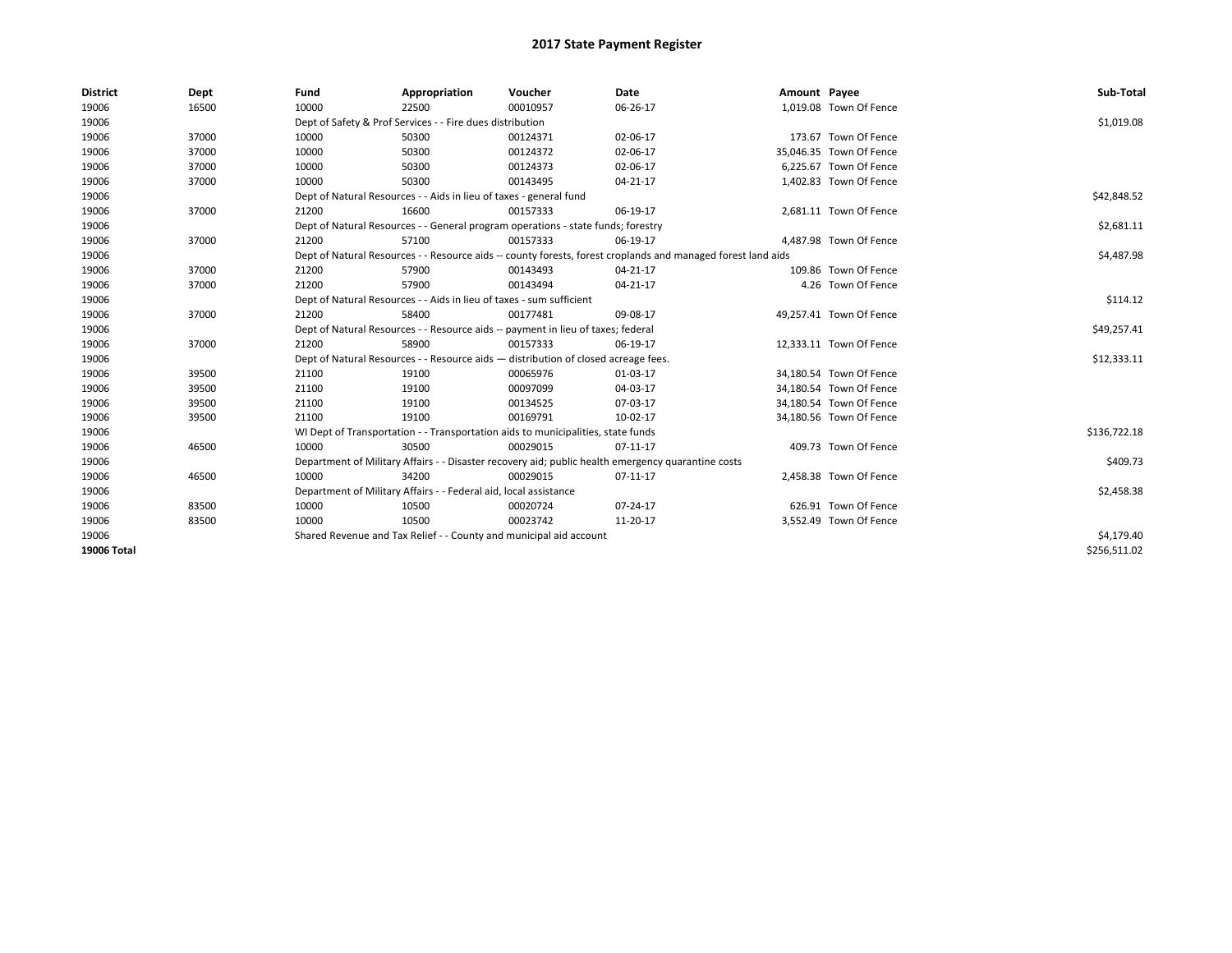| <b>District</b>    | Dept  | Fund                                                             | Appropriation                                                                      | Voucher  | Date                                                                                                         | Amount Payee |                        | Sub-Total   |  |  |
|--------------------|-------|------------------------------------------------------------------|------------------------------------------------------------------------------------|----------|--------------------------------------------------------------------------------------------------------------|--------------|------------------------|-------------|--|--|
| 19008              | 16500 | 10000                                                            | 22500                                                                              | 00010958 | 06-26-17                                                                                                     |              | 1.430.47 Town Of Fern  |             |  |  |
| 19008              |       |                                                                  | Dept of Safety & Prof Services - - Fire dues distribution                          |          |                                                                                                              |              |                        | \$1,430.47  |  |  |
| 19008              | 37000 | 10000                                                            | 50300                                                                              | 00124430 | 02-06-17                                                                                                     |              | 2.103.80 Town Of Fern  |             |  |  |
| 19008              | 37000 | 10000                                                            | 50300                                                                              | 00124431 | 02-06-17                                                                                                     |              | 17,369.75 Town Of Fern |             |  |  |
| 19008              | 37000 | 10000                                                            | 50300                                                                              | 00144092 | 04-21-17                                                                                                     |              | 975.16 Town Of Fern    |             |  |  |
| 19008              |       |                                                                  | Dept of Natural Resources - - Aids in lieu of taxes - general fund                 |          |                                                                                                              |              |                        | \$20,448.71 |  |  |
| 19008              | 37000 | 21200                                                            | 16600                                                                              | 00157334 | 06-19-17                                                                                                     |              | 1,299.42 Town Of Fern  |             |  |  |
| 19008              |       |                                                                  | Dept of Natural Resources - - General program operations - state funds; forestry   |          |                                                                                                              |              |                        | \$1,299.42  |  |  |
| 19008              | 37000 | 21200                                                            | 57100                                                                              | 00157334 | 06-19-17                                                                                                     |              | 3.203.04 Town Of Fern  |             |  |  |
| 19008              |       |                                                                  |                                                                                    |          | Dept of Natural Resources - - Resource aids -- county forests, forest croplands and managed forest land aids |              |                        | \$3,203.04  |  |  |
| 19008              | 37000 | 21200                                                            | 57900                                                                              | 00144093 | 04-21-17                                                                                                     |              | 44.55 Town Of Fern     |             |  |  |
| 19008              |       |                                                                  | Dept of Natural Resources - - Aids in lieu of taxes - sum sufficient               |          |                                                                                                              |              |                        |             |  |  |
| 19008              | 37000 | 21200                                                            | 58900                                                                              | 00157334 | 06-19-17                                                                                                     |              | 5,977.32 Town Of Fern  |             |  |  |
| 19008              |       |                                                                  | Dept of Natural Resources - - Resource aids - distribution of closed acreage fees. |          |                                                                                                              |              |                        | \$5,977.32  |  |  |
| 19008              | 39500 | 21100                                                            | 19100                                                                              | 00065977 | 01-03-17                                                                                                     |              | 13,608.36 Town Of Fern |             |  |  |
| 19008              | 39500 | 21100                                                            | 19100                                                                              | 00097100 | 04-03-17                                                                                                     |              | 13,608.36 Town Of Fern |             |  |  |
| 19008              | 39500 | 21100                                                            | 19100                                                                              | 00134526 | 07-03-17                                                                                                     |              | 13.608.36 Town Of Fern |             |  |  |
| 19008              | 39500 | 21100                                                            | 19100                                                                              | 00169792 | 10-02-17                                                                                                     |              | 13,608.36 Town Of Fern |             |  |  |
| 19008              |       |                                                                  | WI Dept of Transportation - - Transportation aids to municipalities, state funds   |          |                                                                                                              |              |                        | \$54,433.44 |  |  |
| 19008              | 83500 | 10000                                                            | 10500                                                                              | 00020725 | $07 - 24 - 17$                                                                                               |              | 827.43 Town Of Fern    |             |  |  |
| 19008              | 83500 | 10000                                                            | 10500                                                                              | 00023743 | 11-20-17                                                                                                     |              | 4,688.76 Town Of Fern  |             |  |  |
| 19008              |       |                                                                  | Shared Revenue and Tax Relief - - County and municipal aid account                 |          |                                                                                                              |              |                        | \$5,516.19  |  |  |
| 19008              | 83500 | 10000                                                            | 10900                                                                              | 00017872 | 07-24-17                                                                                                     |              | 1.00 Town Of Fern      |             |  |  |
| 19008              |       | Shared Revenue and Tax Relief - - State aid; tax exempt property |                                                                                    | \$1.00   |                                                                                                              |              |                        |             |  |  |
| <b>19008 Total</b> |       |                                                                  |                                                                                    |          |                                                                                                              |              |                        | \$92,354.14 |  |  |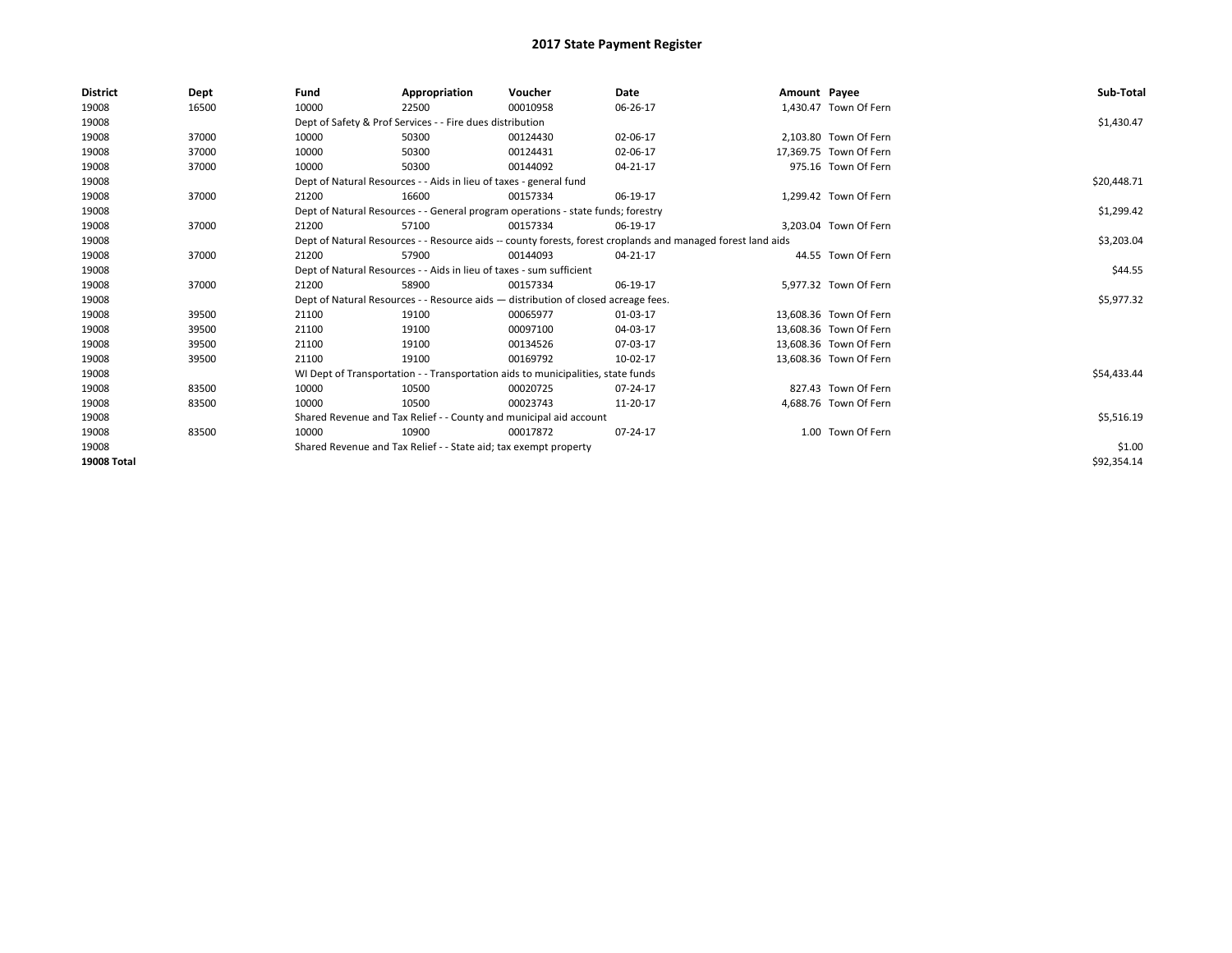| <b>District</b>    | Dept  | Fund  | Appropriation                                                                      | Voucher  | Date                                                                                                         | Amount Payee |                             | Sub-Total    |
|--------------------|-------|-------|------------------------------------------------------------------------------------|----------|--------------------------------------------------------------------------------------------------------------|--------------|-----------------------------|--------------|
| 19010              | 16500 | 10000 | 22500                                                                              | 00010959 | 06-26-17                                                                                                     |              | 9,737.25 Town Of Florence   |              |
| 19010              |       |       | Dept of Safety & Prof Services - - Fire dues distribution                          |          |                                                                                                              |              |                             | \$9,737.25   |
| 19010              | 37000 | 10000 | 50300                                                                              | 00124374 | 02-06-17                                                                                                     |              | 3,408.40 Town Of Florence   |              |
| 19010              | 37000 | 10000 | 50300                                                                              | 00124375 | 02-06-17                                                                                                     |              | 220,900.58 Town Of Florence |              |
| 19010              | 37000 | 10000 | 50300                                                                              | 00124376 | 02-06-17                                                                                                     |              | 106,255.99 Town Of Florence |              |
| 19010              | 37000 | 10000 | 50300                                                                              | 00124377 | 02-06-17                                                                                                     |              | 4,338.02 Town Of Florence   |              |
| 19010              |       |       | Dept of Natural Resources - - Aids in lieu of taxes - general fund                 |          |                                                                                                              |              |                             | \$334,902.99 |
| 19010              | 37000 | 21200 | 16600                                                                              | 00157335 | 06-19-17                                                                                                     |              | 3,782.92 Town Of Florence   |              |
| 19010              |       |       | Dept of Natural Resources - - General program operations - state funds; forestry   |          |                                                                                                              |              |                             | \$3,782.92   |
| 19010              | 37000 | 21200 | 57100                                                                              | 00157335 | 06-19-17                                                                                                     |              | 6,752.76 Town Of Florence   |              |
| 19010              |       |       |                                                                                    |          | Dept of Natural Resources - - Resource aids -- county forests, forest croplands and managed forest land aids |              |                             | \$6,752.76   |
| 19010              | 37000 | 21200 | 57900                                                                              | 00143505 | 04-21-17                                                                                                     |              | 2.77 Town Of Florence       |              |
| 19010              |       |       | Dept of Natural Resources - - Aids in lieu of taxes - sum sufficient               |          |                                                                                                              |              |                             | \$2.77       |
| 19010              | 37000 | 21200 | 58300                                                                              | 00147286 | 05-16-17                                                                                                     |              | 946.11 Town Of Florence     |              |
| 19010              |       |       | Dept of Natural Resources - - Recreation and resource aids, federal funds          |          |                                                                                                              |              |                             | \$946.11     |
| 19010              | 37000 | 21200 | 58400                                                                              | 00177482 | 09-08-17                                                                                                     |              | 28,804.88 Town Of Florence  |              |
| 19010              |       |       | Dept of Natural Resources - - Resource aids -- payment in lieu of taxes; federal   |          |                                                                                                              |              |                             | \$28,804.88  |
| 19010              | 37000 | 21200 | 58900                                                                              | 00157335 | 06-19-17                                                                                                     |              | 17,401.43 Town Of Florence  |              |
| 19010              |       |       | Dept of Natural Resources - - Resource aids - distribution of closed acreage fees. |          |                                                                                                              |              |                             | \$17,401.43  |
| 19010              | 39500 | 21100 | 19100                                                                              | 00065978 | 01-03-17                                                                                                     |              | 65,966.41 Town Of Florence  |              |
| 19010              | 39500 | 21100 | 19100                                                                              | 00097101 | 04-03-17                                                                                                     |              | 65.966.41 Town Of Florence  |              |
| 19010              | 39500 | 21100 | 19100                                                                              | 00134527 | 07-03-17                                                                                                     |              | 65,966.41 Town Of Florence  |              |
| 19010              | 39500 | 21100 | 19100                                                                              | 00169793 | 10-02-17                                                                                                     |              | 65.966.43 Town Of Florence  |              |
| 19010              |       |       | WI Dept of Transportation - - Transportation aids to municipalities, state funds   |          |                                                                                                              |              |                             | \$263,865.66 |
| 19010              | 43500 | 00005 | 16300                                                                              | 01LGS    | 11-17-17                                                                                                     |              | 2,000.00 Town Of Florence   |              |
| 19010              |       |       | Department of Health Services - - Guardianship grant program                       |          |                                                                                                              |              |                             | \$2,000.00   |
| 19010              | 83500 | 10000 | 10500                                                                              | 00020726 | 07-24-17                                                                                                     |              | 7.100.85 Town Of Florence   |              |
| 19010              | 83500 | 10000 | 10500                                                                              | 00023744 | 11-20-17                                                                                                     |              | 38,238.18 Town Of Florence  |              |
| 19010              |       |       | Shared Revenue and Tax Relief - - County and municipal aid account                 |          |                                                                                                              |              |                             | \$45,339.03  |
| 19010              | 83500 | 10000 | 10900                                                                              | 00017873 | 07-24-17                                                                                                     |              | 78.00 Town Of Florence      |              |
| 19010              | 83500 | 10000 | 10900                                                                              | 00019768 | 07-24-17                                                                                                     |              | 2,008.00 Town Of Florence   |              |
| 19010              |       |       | Shared Revenue and Tax Relief - - State aid; tax exempt property                   |          |                                                                                                              |              |                             | \$2,086.00   |
| 19010              | 83500 | 10000 | 11000                                                                              | 00020726 | 07-24-17                                                                                                     |              | 4,304.99 Town Of Florence   |              |
| 19010              | 83500 | 10000 | 11000                                                                              | 00023744 | 11-20-17                                                                                                     |              | 24,513.30 Town Of Florence  |              |
| 19010              |       |       | Shared Revenue and Tax Relief - - Public utility distribution account              |          |                                                                                                              |              |                             | \$28,818.29  |
| 19010              | 83500 | 10000 | 50100                                                                              | 00015239 | 01-31-17                                                                                                     |              | 365.26 Town Of Florence     |              |
| 19010              |       |       | Shared Revenue and Tax Relief - - Payments for municipal services                  |          |                                                                                                              |              |                             | \$365.26     |
| <b>19010 Total</b> |       |       |                                                                                    |          |                                                                                                              |              |                             | \$744,805.35 |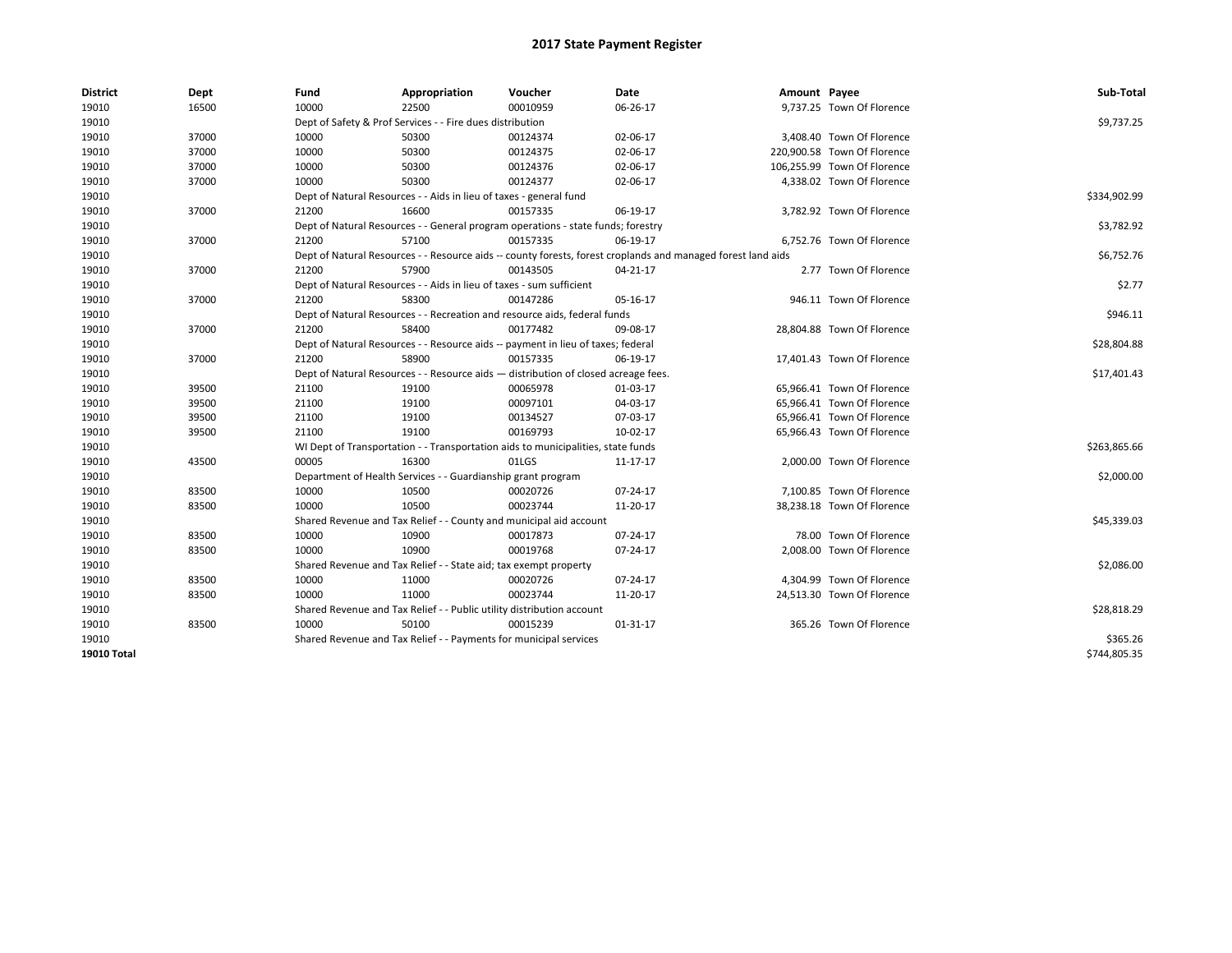| District           | Dept  | Fund  | Appropriation                                                                      | Voucher  | Date                                                                                                         | Amount Payee |                             | Sub-Total    |
|--------------------|-------|-------|------------------------------------------------------------------------------------|----------|--------------------------------------------------------------------------------------------------------------|--------------|-----------------------------|--------------|
| 19012              | 16500 | 10000 | 22500                                                                              | 00010960 | 06-26-17                                                                                                     |              | 1.479.99 Town Of Homestead  |              |
| 19012              |       |       | Dept of Safety & Prof Services - - Fire dues distribution                          |          |                                                                                                              |              |                             | \$1,479.99   |
| 19012              | 37000 | 21200 | 16600                                                                              | 00157336 | 06-19-17                                                                                                     |              | 1,406.09 Town Of Homestead  |              |
| 19012              |       |       | Dept of Natural Resources - - General program operations - state funds; forestry   |          |                                                                                                              |              |                             | \$1,406.09   |
| 19012              | 37000 | 21200 | 57100                                                                              | 00157336 | 06-19-17                                                                                                     |              | 6.574.48 Town Of Homestead  |              |
| 19012              |       |       |                                                                                    |          | Dept of Natural Resources - - Resource aids -- county forests, forest croplands and managed forest land aids |              |                             | \$6,574.48   |
| 19012              | 37000 | 21200 | 58300                                                                              | 00147291 | 05-16-17                                                                                                     |              | 1.547.41 Town Of Homestead  |              |
| 19012              |       |       | Dept of Natural Resources - - Recreation and resource aids, federal funds          |          |                                                                                                              |              |                             | \$1,547.41   |
| 19012              | 37000 | 21200 | 58900                                                                              | 00157336 | 06-19-17                                                                                                     |              | 6,468.02 Town Of Homestead  |              |
| 19012              |       |       | Dept of Natural Resources - - Resource aids - distribution of closed acreage fees. |          |                                                                                                              |              |                             | \$6,468.02   |
| 19012              | 39500 | 21100 | 19100                                                                              | 00065979 | 01-03-17                                                                                                     |              | 19,939.11 Town Of Homestead |              |
| 19012              | 39500 | 21100 | 19100                                                                              | 00097102 | 04-03-17                                                                                                     |              | 19,939.11 Town Of Homestead |              |
| 19012              | 39500 | 21100 | 19100                                                                              | 00134528 | 07-03-17                                                                                                     |              | 19.939.11 Town Of Homestead |              |
| 19012              | 39500 | 21100 | 19100                                                                              | 00169794 | 10-02-17                                                                                                     |              | 19,939.11 Town Of Homestead |              |
| 19012              |       |       | WI Dept of Transportation - - Transportation aids to municipalities, state funds   |          |                                                                                                              |              |                             | \$79,756.44  |
| 19012              | 83500 | 10000 | 10500                                                                              | 00020727 | 07-24-17                                                                                                     |              | 1.915.07 Town Of Homestead  |              |
| 19012              | 83500 | 10000 | 10500                                                                              | 00023745 | 11-20-17                                                                                                     |              | 10,852.07 Town Of Homestead |              |
| 19012              |       |       | Shared Revenue and Tax Relief - - County and municipal aid account                 |          |                                                                                                              |              |                             | \$12,767.14  |
| <b>19012 Total</b> |       |       |                                                                                    |          |                                                                                                              |              |                             | \$109,999.57 |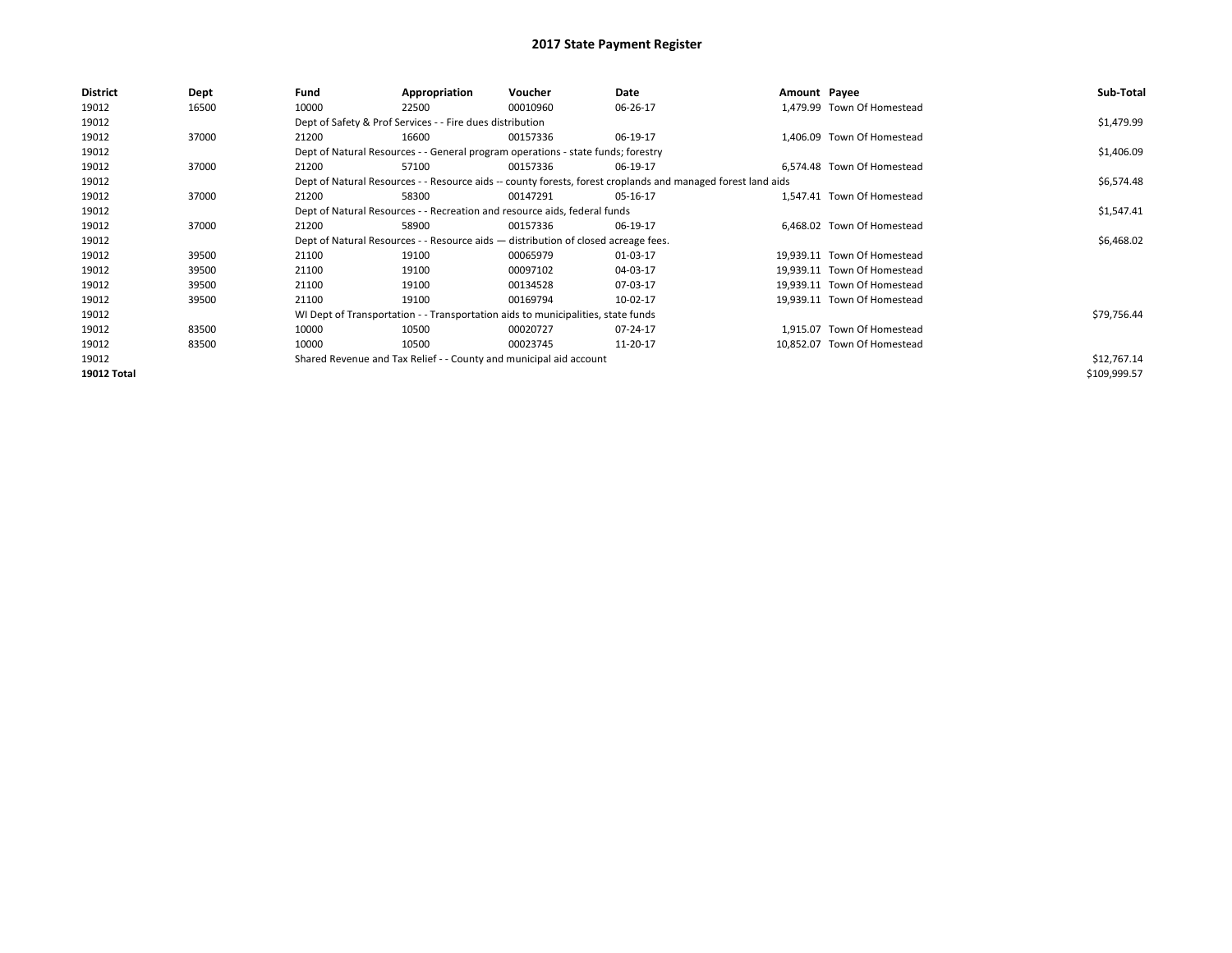| <b>District</b> | Dept  | Fund                                                                               | Appropriation                                                                    | Voucher    | Date                                                                                                         | Amount Payee |                             | Sub-Total    |  |
|-----------------|-------|------------------------------------------------------------------------------------|----------------------------------------------------------------------------------|------------|--------------------------------------------------------------------------------------------------------------|--------------|-----------------------------|--------------|--|
| 19014           | 16500 | 10000                                                                              | 22500                                                                            | 00010961   | 06-26-17                                                                                                     |              | 1,074.60 Town Of Long Lake  |              |  |
| 19014           |       |                                                                                    | Dept of Safety & Prof Services - - Fire dues distribution                        |            |                                                                                                              |              |                             | \$1,074.60   |  |
| 19014           | 37000 | 10000                                                                              | 50300                                                                            | 00124319   | 02-06-17                                                                                                     |              | 2,121.57 Town Of Long Lake  |              |  |
| 19014           |       |                                                                                    | Dept of Natural Resources - - Aids in lieu of taxes - general fund               |            |                                                                                                              |              |                             | \$2,121.57   |  |
| 19014           | 37000 | 21200                                                                              | 16600                                                                            | 00157337   | 06-19-17                                                                                                     |              | 303.81 Town Of Long Lake    |              |  |
| 19014           |       |                                                                                    | Dept of Natural Resources - - General program operations - state funds; forestry |            |                                                                                                              |              |                             |              |  |
| 19014           | 37000 | 21200                                                                              | 57100                                                                            | 00157337   | 06-19-17                                                                                                     |              | 209.77 Town Of Long Lake    |              |  |
| 19014           |       |                                                                                    |                                                                                  |            | Dept of Natural Resources - - Resource aids -- county forests, forest croplands and managed forest land aids |              |                             | \$209.77     |  |
| 19014           | 37000 | 21200                                                                              | 58400                                                                            | 00177483   | 09-08-17                                                                                                     |              | 40,881.19 Town Of Long Lake |              |  |
| 19014           |       |                                                                                    | Dept of Natural Resources - - Resource aids -- payment in lieu of taxes; federal |            |                                                                                                              |              |                             | \$40,881.19  |  |
| 19014           | 37000 | 21200                                                                              | 58900                                                                            | 00157337   | 06-19-17                                                                                                     |              | 1,397.54 Town Of Long Lake  |              |  |
| 19014           |       | Dept of Natural Resources - - Resource aids - distribution of closed acreage fees. |                                                                                  | \$1,397.54 |                                                                                                              |              |                             |              |  |
| 19014           | 39500 | 21100                                                                              | 19100                                                                            | 00065980   | 01-03-17                                                                                                     |              | 6,955.69 Town Of Long Lake  |              |  |
| 19014           | 39500 | 21100                                                                              | 19100                                                                            | 00097103   | 04-03-17                                                                                                     |              | 6,955.69 Town Of Long Lake  |              |  |
| 19014           | 39500 | 21100                                                                              | 19100                                                                            | 00134529   | 07-03-17                                                                                                     |              | 6,955.69 Town Of Long Lake  |              |  |
| 19014           | 39500 | 21100                                                                              | 19100                                                                            | 00169795   | 10-02-17                                                                                                     |              | 6,955.70 Town Of Long Lake  |              |  |
| 19014           |       |                                                                                    | WI Dept of Transportation - - Transportation aids to municipalities, state funds |            |                                                                                                              |              |                             | \$27,822.77  |  |
| 19014           | 39500 | 21100                                                                              | 27800                                                                            | 00084185   | 02-09-17                                                                                                     |              | 27,004.37 Town Of Long Lake |              |  |
| 19014           |       |                                                                                    | WI Dept of Transportation - - Local roads improvement program, state funds       |            |                                                                                                              |              |                             | \$27,004.37  |  |
| 19014           | 43500 | 00005                                                                              | 16300                                                                            | 01LGS      | 11-17-17                                                                                                     |              | 2,000.00 Town Of Long Lake  |              |  |
| 19014           |       |                                                                                    | Department of Health Services - - Guardianship grant program                     |            |                                                                                                              |              |                             | \$2,000.00   |  |
| 19014           | 83500 | 10000                                                                              | 10500                                                                            | 00020728   | 07-24-17                                                                                                     |              | 1,390.04 Town Of Long Lake  |              |  |
| 19014           | 83500 | 10000                                                                              | 10500                                                                            | 00023746   | 11-20-17                                                                                                     |              | 5,876.86 Town Of Long Lake  |              |  |
| 19014           |       |                                                                                    | Shared Revenue and Tax Relief - - County and municipal aid account               |            |                                                                                                              |              |                             | \$7,266.90   |  |
| 19014           | 83500 | 10000                                                                              | 10900                                                                            | 00017874   | 07-24-17                                                                                                     |              | 2.00 Town Of Long Lake      |              |  |
| 19014           |       | Shared Revenue and Tax Relief - - State aid; tax exempt property                   |                                                                                  | \$2.00     |                                                                                                              |              |                             |              |  |
| 19014 Total     |       |                                                                                    |                                                                                  |            |                                                                                                              |              |                             | \$110,084.52 |  |